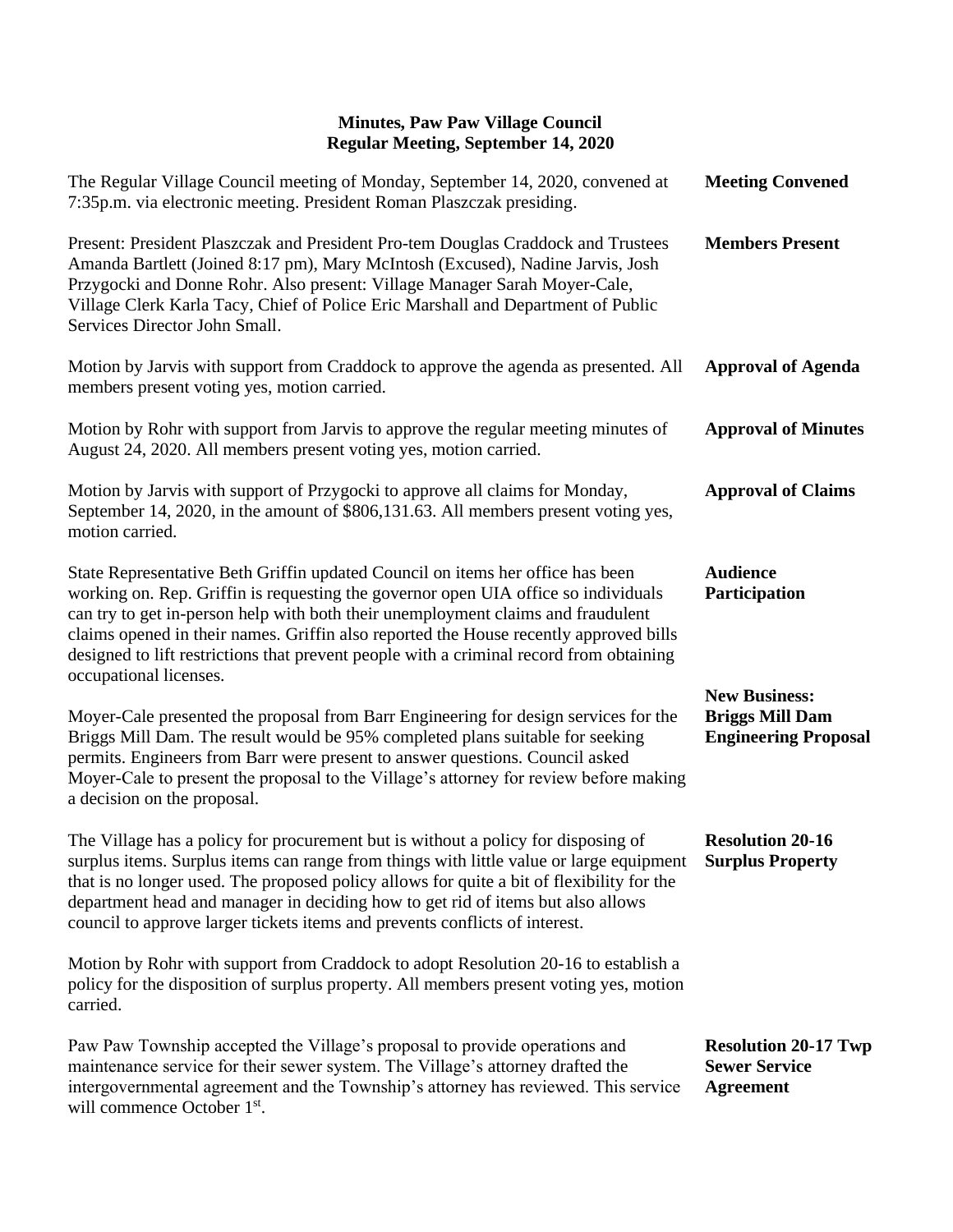Motion by Bartlett with support from Przygocki to accept Resolution 20-17 for Township Sewer Service Agreement. Roll call vote; Craddock, Rohr, Przygocki, Plaszczak, Jarvis, Bartlett voting yes, motion carried.

Budget amendments have been adjusted from the previous meeting as follows: • Wine and Harvest budget to reflect no staffing for the remainder of the fiscal year. • Reduction of \$28,000 in Public Safety equipment rental due to identifying an issue with hour meters. • Increase of \$7,000 to the police office equipment line item for purchase of a copy machine. • Transfer of \$300,000 instead of the original \$200,000 from the electric fund to the Natural Resource Fund.

Motion by Rohr with support from Craddock to adopt the amended fiscal year 2020- 2021 budget as presented. Roll Call Vote: Bartlett, Jarvis, Plaszczak, Przygocki, Rohr, Craddock voting yes, motion carried.

Sandy Tapper has requested an extension in the approval of the "drop-off zone" in front of Elementary Edge. She said it has worked out really well with helping to alleviate the need for parents  $\&$  siblings to enter the building with the student during the COVID-19 pandemic. The reserved parking space provides and easy place for parents to drop their student off and watch them safely enter.

Motion by Craddock with support from Jarvis to extend the 5-minute drop-off area in front of 130 E Michigan Ave, Monday – Thursday from 8:00am-8:00pm through December 31, 2020. All members present voting yes, motion carried.

The Rotary Club would like to tentatively hold their annual Santa Run again this year. Because of the requirements that the Middle School may have related to Covid-19 precautions, they do not know if the race will start at the Middle School or at Freshwater Church. If the Governor's orders still only allow no more than 10 persons indoors, they will be canceling the event. The club has a meeting next week at which time they plan to make a decision.

Motion by Przygocki with support from Jarvis to approve the Santa Run for both routes contingent that the Rotary Club select a route no later than October 1<sup>st</sup> and make an overall decision if the race will occur no later than November  $1<sup>st</sup>$  along with working with staff on safety and road closures as needed. All members present voting yes, motion carried.

Moyer-Cale updated Council on the progress being made in regards to the upcoming Michigan Avenue streetscape project **Streetscape Project**

Moyer-Cale reports a request was made to her to discuss this year's Halloween activities within the Village. Moyer-Cale reminded all that the Village does not **Halloween 2020**

#### **Ongoing Business: Budget Amendments**

## **Extension of Drop-off Zone for Elementary Edge**

### **Santa Run Request**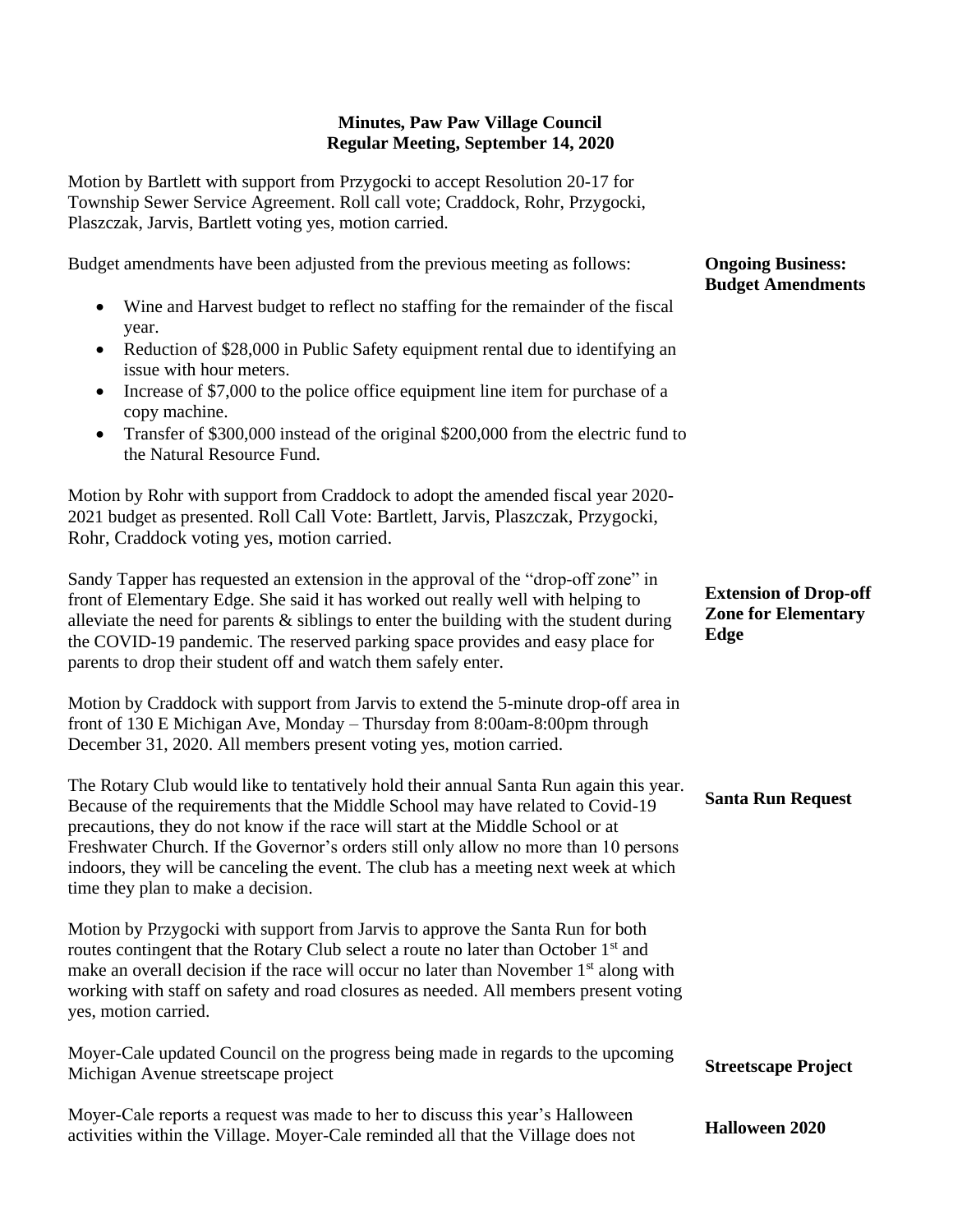regulate trick or treating hours, it is up to the parents do what they feel is safe for their families. Due to Covid-19 guidelines, the downtown business trick or treating sponsored by the Village will probably not be able to take place this year.

| No Report.                                                                                                                                                                                                                                                    | <b>Committee Meetings</b><br>and Reports<br><b>Finance and Admin</b> |
|---------------------------------------------------------------------------------------------------------------------------------------------------------------------------------------------------------------------------------------------------------------|----------------------------------------------------------------------|
| Jarvis reported the Public Services Committee met to discuss contracting with<br>Midwest Energy, the GRP electric study, Paw Paw Township sewer agreement, new<br>DPS employees and a going away party for Gordy Myers and Ken Springer.                      | <b>Public Services</b>                                               |
| Jarvis reported the Parks and Rec Board met to the new Sunset Park restrooms, Tyler<br>Field restrooms and possibly obtaining timed locks for the public restrooms to<br>eliminate them having to be manually locked each night.                              | <b>Parks and Rec</b>                                                 |
| No Report.                                                                                                                                                                                                                                                    | <b>DDA</b>                                                           |
| No Report.                                                                                                                                                                                                                                                    | <b>Economic Develop</b>                                              |
| Jarvis reported the Farmers Market is looking for additional members to join their<br>board, as they currently only have 2.                                                                                                                                   | <b>Farmers Market</b>                                                |
| Craddock reported that Jim Jackson was recently elected as the new Fire Chief.                                                                                                                                                                                | <b>Fire Board</b>                                                    |
| No Report.                                                                                                                                                                                                                                                    | <b>Historical Committee</b>                                          |
| No Report.                                                                                                                                                                                                                                                    | <b>Housing Commission</b>                                            |
| No Report.                                                                                                                                                                                                                                                    | <b>Maple Lake</b><br><b>Preservation</b>                             |
| Jarvis reported the Planning Commission met to discuss accessory building setback<br>requirements and possible changes to the gateways entering the Village.                                                                                                  | <b>Planning Commission</b>                                           |
| No Report.                                                                                                                                                                                                                                                    | <b>Wellhead Protection</b>                                           |
| No Report.                                                                                                                                                                                                                                                    | Wine & Harvest                                                       |
| Plaszczak reported Commissioner Randy Peat has been quarantining at home and will<br>attend a Council meeting when he has county updates. He also noted the Sunset Park<br>restrooms are progressing nicely and will definitely enhance the boat launch area. | <b>Council Member</b><br><b>Comments</b><br><b>Plaszczak</b>         |
| Moyer-Cale invited Council to attend the DDA Board tour of the newly constructed<br>apartments in the old Ben Franklin building on 9/21 at 5:30pm.                                                                                                            | <b>Manager Comments</b>                                              |